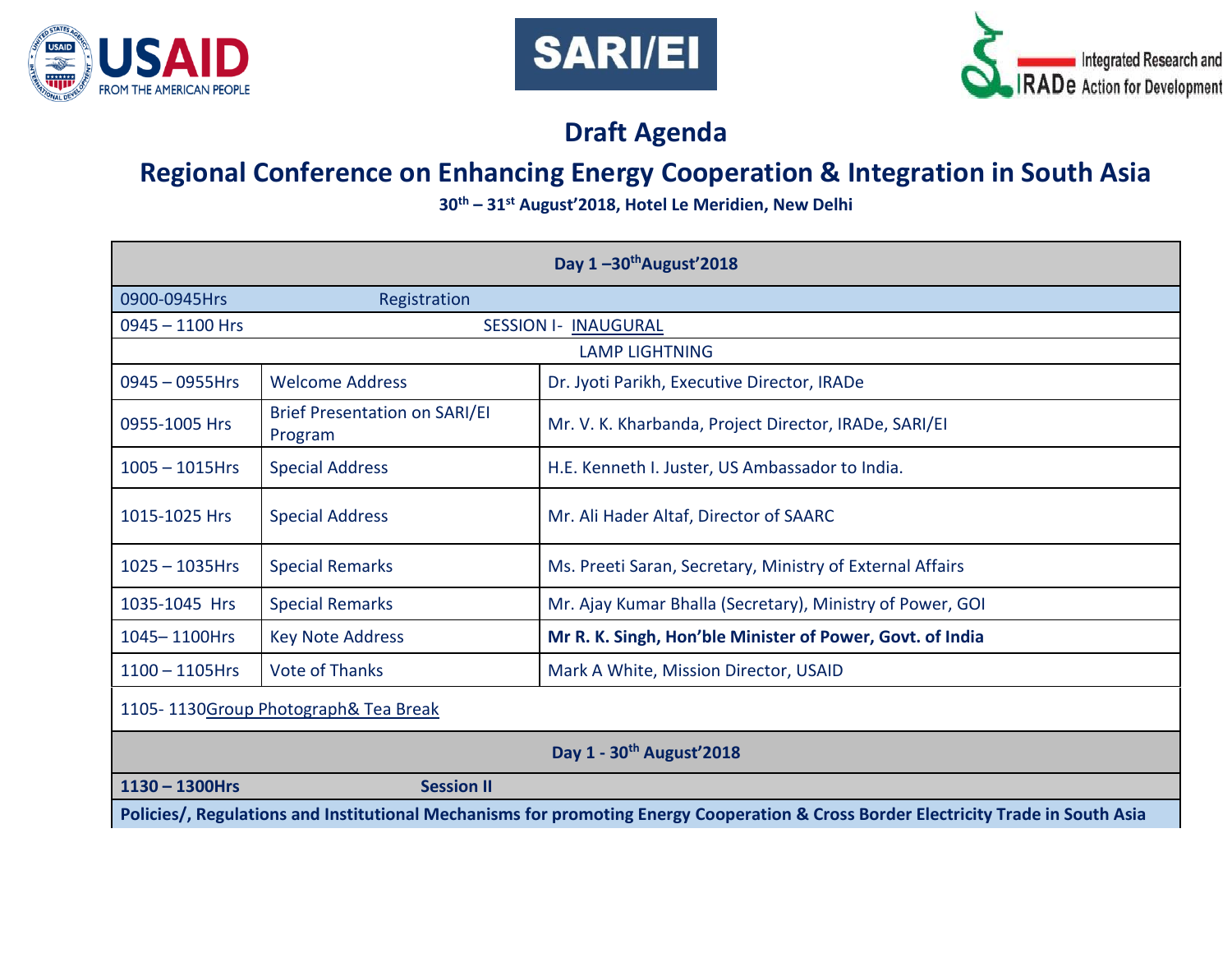





*The power sectors of the South Asian (SA) nations are at different stages of reforms in terms of policy, regulatory and legal Frameworks. Lack of a coordinated frameworks among these countries is a key factor hampering the growth of cross border electricity trade (CBET). A consistent, credible, compatible and investor-friendly policy, regulatory and legal framework willen courage investors, developers and multilateral development banks to participate in development of Resources and associated transmission infrastructure in the region. SARI//EI undertook number of analysis and studies during in the last six years has done various research studies to develop regional regulatory guide*  lines, suggested changes/amendment required in each country's laws, framework on Open Access and trading License identified suggested *changes/amendment required in each country's laws and developed model regulations and compendium of South Asia regulations, etc. to promote CBET. This session will focus on:*

*1. Initiatives taken by SA countries in policy, regulatory and legislation reforms to promote CBET;*

*2. Need for Institutional mechanisms and entities to support coordination of regulations, building capacity and knowledge sharing etc. and* 

*3. Way forward to develop such coordinated frameworks and mechanisms.*

|                        | <b>Session Chair</b>                                       | Mr. Girish Pradhan, Former Chairman, CERC, India                                       |
|------------------------|------------------------------------------------------------|----------------------------------------------------------------------------------------|
|                        | <b>Theme Context (10-15 Minutes)</b>                       | V. K. Kharbanda, PD & Rajiv Panda, PC, SARI/EI, IRADe                                  |
|                        | <b>Remarks by Panelists (About 7-10 Minutes Each)</b>      |                                                                                        |
|                        |                                                            |                                                                                        |
|                        | 1.                                                         | Ms. Geetu Joshi, Chief (Economist), CERC, India                                        |
|                        |                                                            | Mr. Samdrup K Thinley, CEO, Bhutan Electricity Authority, Bhutan                       |
|                        | 3.                                                         | Mr. Mohamad Hossain, Director General, Power Cell, Bangladesh                          |
|                        | Mr Dinesh Kumar Ghimire, Joint secretary, MOE, Nepal<br>4. |                                                                                        |
| <b>Open Discussion</b> |                                                            |                                                                                        |
|                        | <b>Closing remarks by Session Co-</b><br><b>Chair</b>      | Mr. Salim Mahmud, Chairman, Appellate Tribunal, BERC, Bangladesh,<br><b>Bangladesh</b> |
| <b>1300-1400LUNCH</b>  |                                                            |                                                                                        |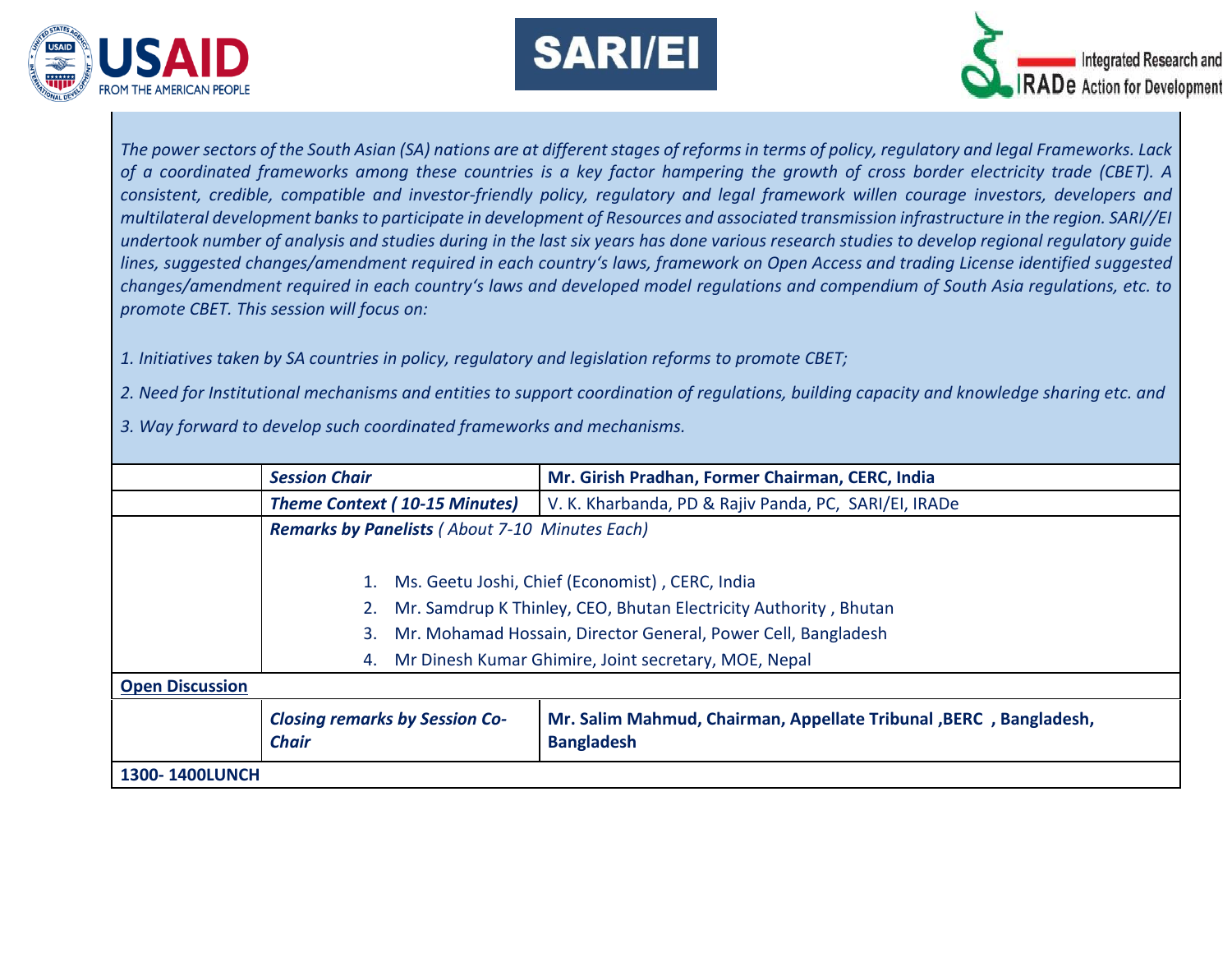





#### **1400– 1515Hrs Session III**

*Investments in Infrastructure for Cross Border Projects: Catalyzing Private Investments and Mitigating risks***"**

*South Asia is blessed with diverse Energy Resources Coal, Hydro, Gas, Renewable (Solar and Wind) etc. and in particular, there is vast untapped clean hydropower potential in the SA region,-around 350 GW, of which India accounts for 150 GW, Nepal for 83GW, Pakistan for 60 GW, Afghanistan for 25 GW and Bhutan for 30 GW, can be commercially exploited in a sustainable manner. To tap this hydropower and Renewable potential, huge capital outlay is required for developing the generation facilities and associated transmission infrastructure for evacuation of power and CBET. However, there are many issues and risks associated with financing of hydropower projects and related infrastructure such as geological impediments, land acquisition, environmental impacts, right of way, etc. This session will therefore focus on:*

- *1. The key challenges to the development of cross-border generation and transmission projects and associated investment risks;*
- *2. Potential for private sector investments in all of the energy sources for cross-border power trade*
	- *3. Need for investor-friendly frameworks and institutional mechanism for promoting investment in Cross border Infrastructure projects*

|                           | <b>Session Chair</b>                                  | Mr. Rajeev Sharma, CMD, PFC                                                                                                                                                                                                              |
|---------------------------|-------------------------------------------------------|------------------------------------------------------------------------------------------------------------------------------------------------------------------------------------------------------------------------------------------|
|                           | <b>Theme Context (10-15 Minutes)</b>                  | Mr. V.K. Kharbanda, PD, SARI/EI, IRADe                                                                                                                                                                                                   |
|                           | <b>Remarks by Panelists (About 5-7 Minutes Each)</b>  |                                                                                                                                                                                                                                          |
|                           | 3.<br>4.<br>5.                                        | Mr. Jiwan Acharya, Senior Energy Specialist, ADB<br>Mr. Harvinder Manocha, COO, GMR Energy<br>Mr. Amarjit Singh Bindra, Director(Finance), SJVNL<br><b>Mr Sanjay Poudyal, MCC, Nepal</b><br>Mr Ashish Khanna, ED & CEO, Tata Power Solar |
| <b>Open Discussion</b>    |                                                       |                                                                                                                                                                                                                                          |
|                           | <b>Closing remarks by Session Co-</b><br><b>Chair</b> | Mr. Ajay Shanker, Ex Secretary, GOI                                                                                                                                                                                                      |
| 1515Hrs-1530 HrsTea Break |                                                       |                                                                                                                                                                                                                                          |

*4. Possible solutions / mechanisms to mitigate the risks of investment in cross-border power trade projects.*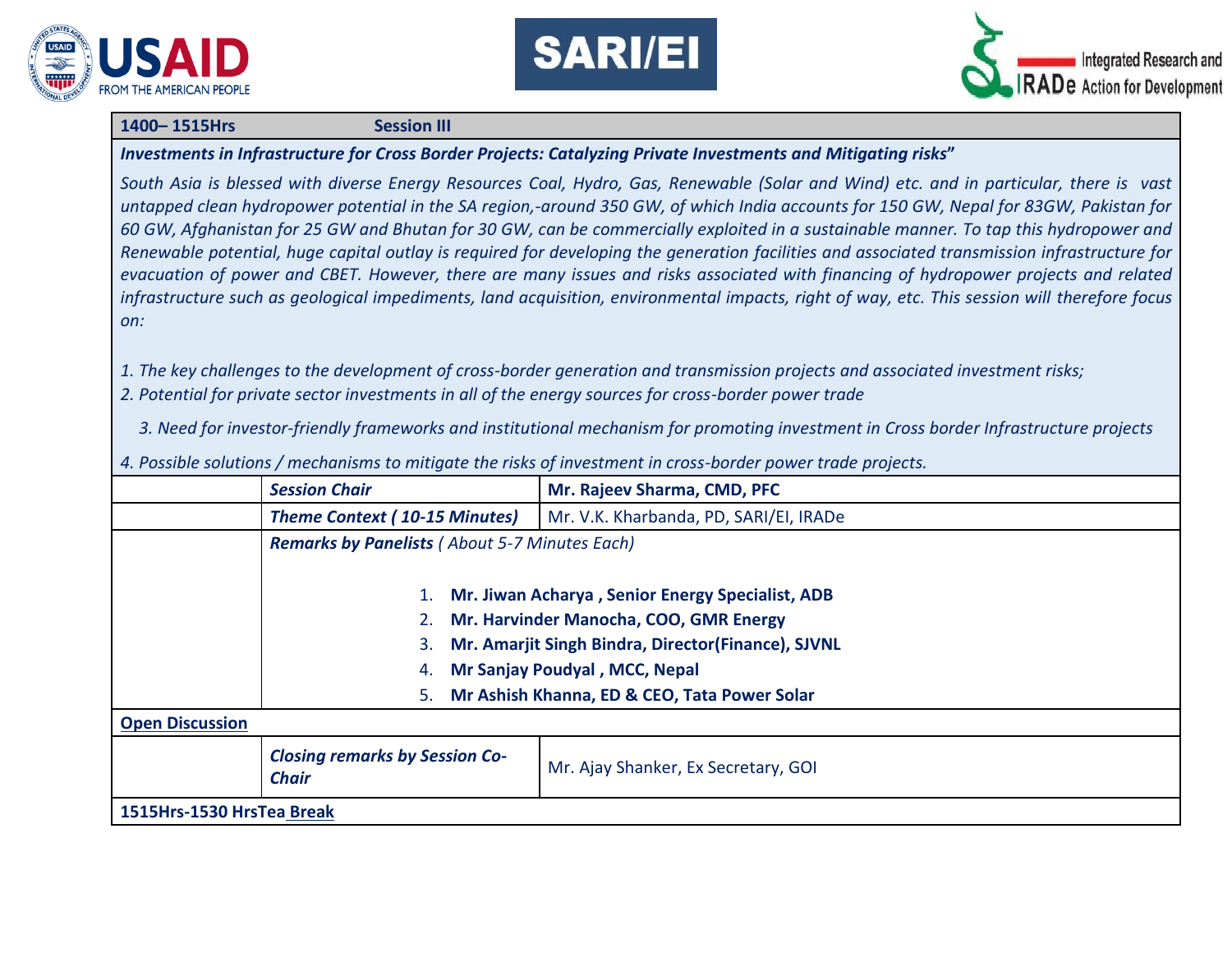





### **1530 – 1645Hrs Session IV**

*Coordinated interconnection transmission planning and need for a Technical Institutional Mechanism in South Asia for secure reliable Grid interconnection*

*Coordinated Transmission Planning along with secure and reliable operation of the grid interconnection is critical for the success of power trade in the region. - For long term sustainability of Cross border electricity trade, it is important that there should be coordinated transmission planning, development of a regional master plan and harmonization of grid codes for interconnection and operation of the power system. Further, there is also need to create an Association or Forum of Transmission Utilities at the regional level for coordinating and developing regional master plan for grid interconnection in the South Asia for smooth integration and trade of electricity in the South Asia region. This session will focus on:*

*1. Challenges in integration of transmission grids South Asia Power System and its operation;*

 *2. Need for harmonization of Grid code, operating procedures, scheduling and despatch etc. and a Technical institution for coordinated transmission planning and power system operation;* 

|                        | <b>Session Chair</b>                                                                                                                                                                                                      | Mr. Pankaj Batra, Chairman, CEA, India    |
|------------------------|---------------------------------------------------------------------------------------------------------------------------------------------------------------------------------------------------------------------------|-------------------------------------------|
|                        | <b>Theme Context -15 Mins</b>                                                                                                                                                                                             | Mr. Rajiv Ratna Panda, PC, SARI/EI, IRADe |
|                        | <b>Remarks by Panelists (About 5 -7 Minutes Each)</b>                                                                                                                                                                     |                                           |
|                        | 1. Mr. Ashok Pal, PGCIL, India<br>Mr. Arun Kumar Saha, Chief Engineer, PGCB, Bangladesh<br>2.<br>Mr. Karma Tshewang, Chief Engineer, Bhutan<br>3.<br>Mr. Dhiraj Kumar Srivastva, Director, Ministry of Power, India<br>4. |                                           |
| <b>Open Discussion</b> |                                                                                                                                                                                                                           |                                           |
|                        | <b>Closing remarks by Session Co-</b><br><b>Chair</b>                                                                                                                                                                     | Mr. S K Soonee, Advisor, POSOCO           |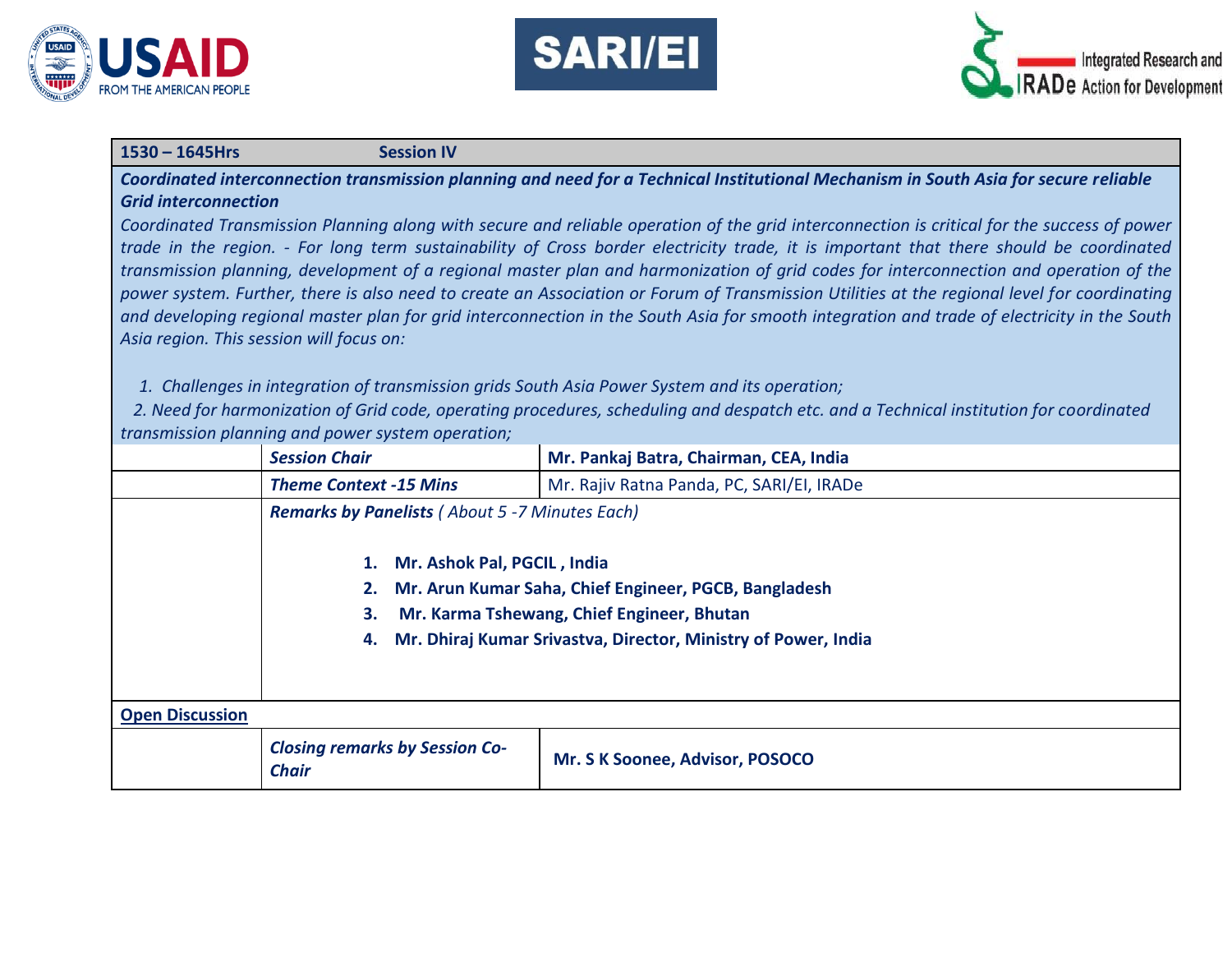





### **1645-1800 Hrs Session V**

#### *"Electricity Trade in BBIN region- Long term trading volume and prospects"*

*Each of the South Asian Country has its own concerns on energy security and economic growth. Multi-lateral trade provides a larger market and diversification of electricity import sources. It also helps in operating the power systems of each of the South Asian countries in a more efficient manner and results in optimal utilization of the natural resources in the region. The SARI/EI study highlights these technological benefits to the participating countries in the BBIN region and its impacts.*

- *1) The volume and capacity requirement for Electricity Trade among BBIN countries and its economic benefits*
- *2) Efficiency and cost reduction achieved due to Trade in BBIN region?*
- *3) What are future economic and technological uncertainties that can impact electricity trade in BBIN region?*

|                        | <b>Session Chair</b>                                                                                                                                                        | Dr. Kirit Parikh, Chairman, IRADe                              |
|------------------------|-----------------------------------------------------------------------------------------------------------------------------------------------------------------------------|----------------------------------------------------------------|
|                        | <b>Theme Context -15 Mins</b>                                                                                                                                               | Dr. Probal Ghosh and Mr. Vinay Saini                           |
|                        | <b>Remarks by Panelists (About 5 -7 Minutes Each)</b>                                                                                                                       |                                                                |
|                        | 1. Shri Ghanshyam Prasad, MOP, India<br>2. Mr Khasru, IPAG, Bangladesh<br>3. Mr. Shamsul Alam, Member, Planning Commission, Bangladesh<br>4. Representative from NITI Aayog |                                                                |
| <b>Open Discussion</b> |                                                                                                                                                                             |                                                                |
|                        | <b>Closing remarks by Session Co-</b><br><b>Chair</b>                                                                                                                       | Dr. Swarnim Wagle, Former Chairman, Planning Commission, Nepal |
| 1800 - 1830            | <b>High Tea Break</b>                                                                                                                                                       |                                                                |

| Day-2 - 31st August'2018 |
|--------------------------|
|                          |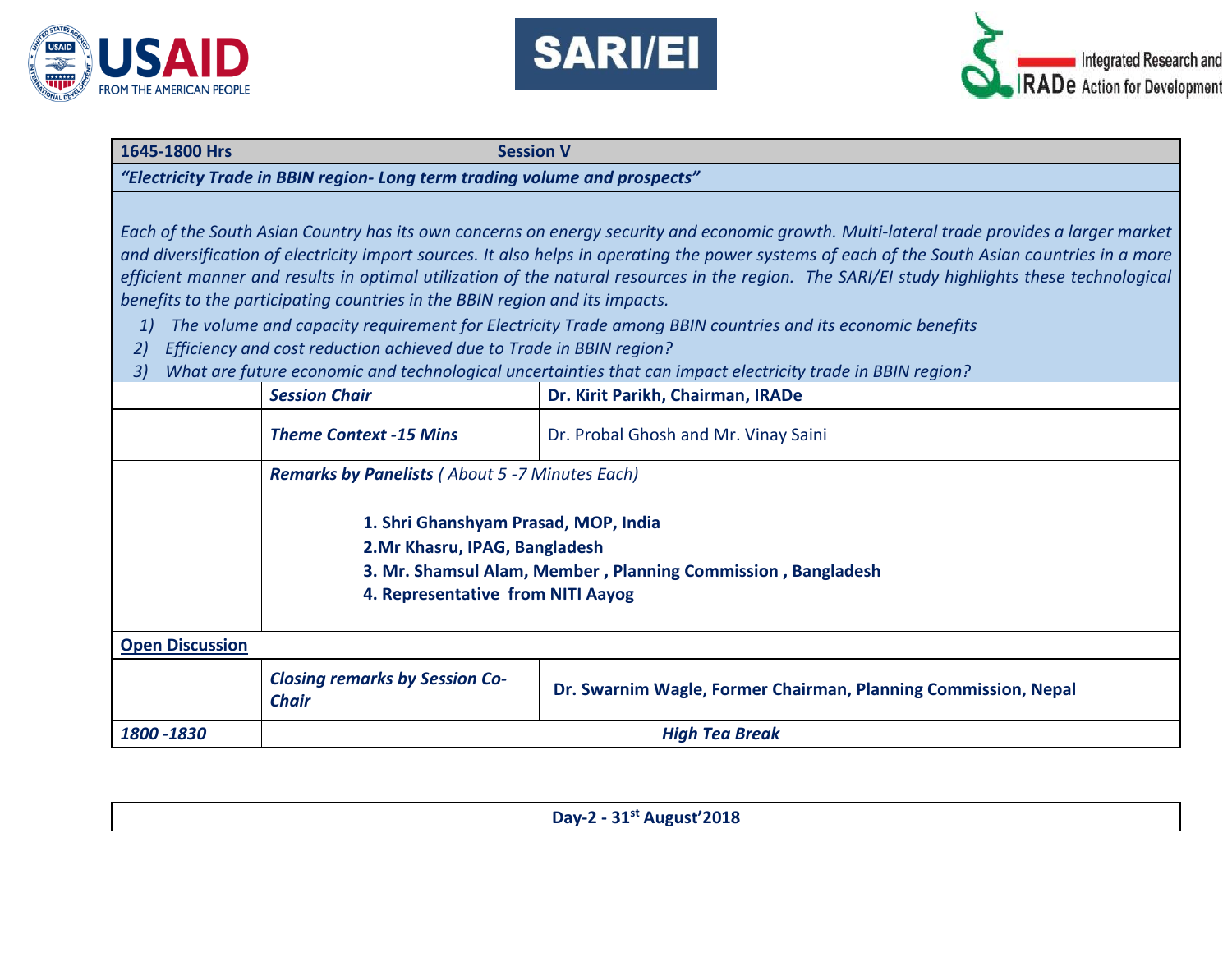





#### **0930-1045 Hrs** Session VI

*"South Asian Regional Power Market- Market Instruments and Regional Power Exchange"*

Cross-border power trade in South Asia is largely limited to bilateral trade and the tariffs are based on cost plus or negotiated basis in most of the cases. Some quantum of trades taking place through Indian traders like PTC and NVVNL. There is a need for a transparent and reliable regional power market to promote CBET.

It is noted that there is a change in the environment related to the basis of the Cross Border trade. The Cross Border players are seen to have access to the Indian market beyond the ambit of G to G agreements. In particular, a desire to participate in exchange based power trading is now gaining ground. Indian Government also has a positive view in this matter as can be seen from the Draft GoI notification of CBET. In the options available for CBET, exchange based trades are a missing link

As the regional grid gets strengthened, there is a need for clarity on the commercial terms and conditions and systems and procedures. Investors also seek fair, steady and risk mitigated short- and long-term returns on their capital. Hence it is necessary to have clarity on tariff structure and various commercial terms & conditions for promoting CBET

This session will therefore focus on:

- 1. Commercial terms & conditions, systems and procedures including tariff, DSM etc. for regional power trade.
- 2. Need of Power Exchange in south Asia Region in particular a Day Ahead Market
- **3.** Issues/ Challenges for operationalizing the Day Ahead Market in the South Asian region

| <b>Session Chair</b>                               | Mr. Rajib K Mishra, Director, PTC                             |
|----------------------------------------------------|---------------------------------------------------------------|
| <b>Theme Context</b>                               | By Mr. S.K. Ray, TS, & Mr. Gaurav Jain, SRA, SARI/EI, IRADe   |
| <b>Remarks by Panelists (About 5 Minutes Each)</b> |                                                               |
| Mr. Rajnish Bhagat, CEO, NVVNL                     |                                                               |
| 2. Mr. S. N Goel, MD & CEO, IEX                    |                                                               |
| Mr Anil Raj Bhandary, DMD, NEA                     |                                                               |
| 4.                                                 | Mr. Mohamad Hossain, Director General, Power Cell, Bangladesh |
| 5.                                                 | Mr KLRC Wijayasinghe, Director, Power & Energy, Sri-Lanka     |
|                                                    |                                                               |
| <b>Open Discussion</b>                             |                                                               |
| <b>Session Co-chair</b>                            | Mr. Anil Razdan, Former Secretary Power, India*               |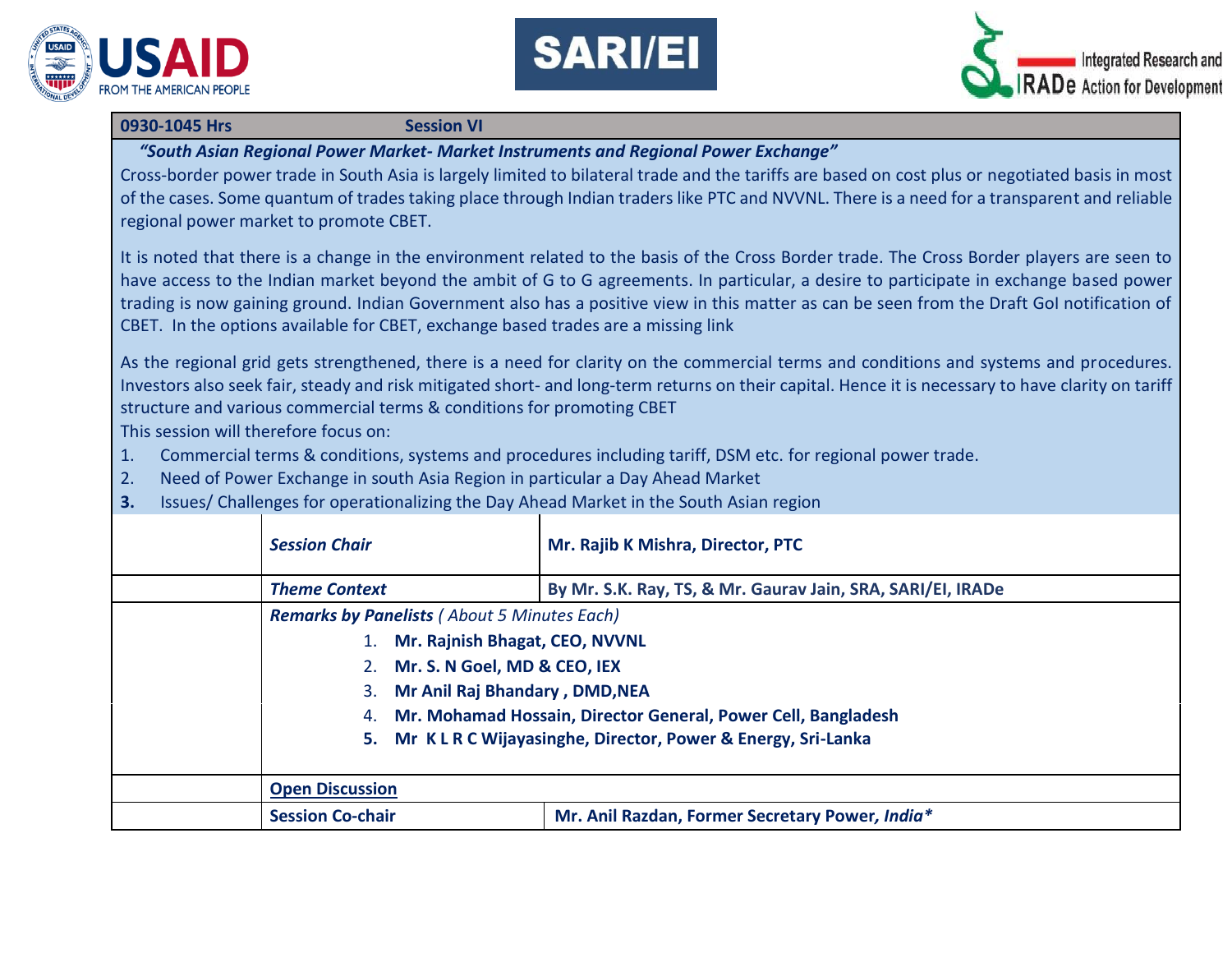





*1045 – 1100 Hrs Tea Break*

|  | $1100 - 1215$ Hrs |
|--|-------------------|
|--|-------------------|

**Session VII** 

## **Linking South Asia with South-East Asia and synergizing regional/sub-regional initiatives for Energy Cooperation**

As energy cooperation in South Asia, especially on the Eastern Grid (Bangladesh, Bhutan, India and Nepal), has become a reality, there is an opportunity to look beyond South Asia to South-East Asia. Myanmar is the gateway to South East Asia Region for the South Asia. Integrating both these regions could provide further economic and social benefits to each of the participating countries.

Several efforts are on in both these regions through various institutions to promote cooperation in economic, social, and technical aspects and provide a platform for the people to work together in the spirit of friendship, trust, and understanding. Energy cooperation, and integration is critical to economic cooperation. These regional institutions include SAARC, BBIN, SASEC, BIMSTEC, ASEAN are all focused on promoting energy cooperation, a common goal. It is therefore important that regional institutions should synergies to find potential opportunities to develop energy resource and enhance connectivity to promote energy integration and links between the two regions. Some of the issues covered will include

Potential and challenges for linking South Asia with South East Asia

Role of India in driving this integration

· How to have better coordination and synergies so that these regional institutions are building on each other's efforts.

|                        | <b>Session Chair</b>                                  | Mr. Michael Satin, Director, USAID-                                     |
|------------------------|-------------------------------------------------------|-------------------------------------------------------------------------|
|                        | <b>Theme Context (10-15 Minutes)</b>                  | Context presentation by SARI/EI (USEA/Deloitte)                         |
|                        | <b>Remarks by Panelists (About 7-10 Minutes Each)</b> |                                                                         |
|                        |                                                       |                                                                         |
|                        | 1. Mr. Ali Haider Altaf, Director, SAARC              |                                                                         |
|                        | 2.                                                    | Mr. Lei Lei Song, Regional Economic Advisor, South Asia Department, ADB |
|                        | 4.                                                    | Mr. P.S. Mhaske, Member, CEA, India                                     |
|                        | 5.                                                    | Mr. K. V. S. Baba, Chairman & Managing Director, POSOCO*                |
| <b>Open Discussion</b> |                                                       |                                                                         |
|                        |                                                       | Ms. Meera Shankar , Former Indian Ambassador                            |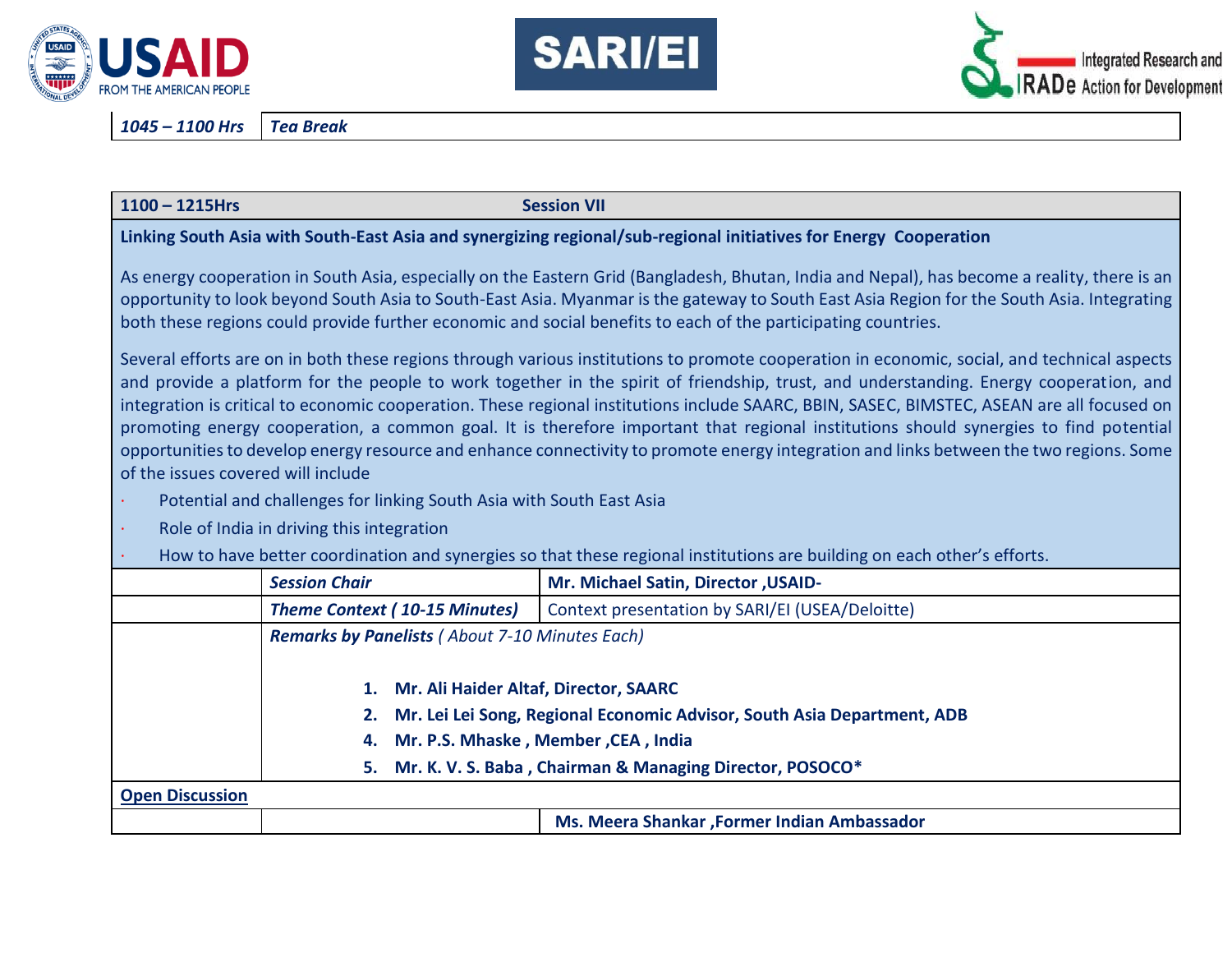





*Closing remarks by Session Co-Chair*

## **1215-1330 Hrs Session VIII**

### **"***Role of Think Tanks in enabling conducive environment and consensus building for CBET in South Asia"*

South Asia Think Tank Forum for Energy Co-operation was founded under SARI/EI as an outreach and dissemination forum to engage with policy makers, media, parliamentarians, bureaucrats, civil society and citizens to help prioritize, fast track and push the agenda for CBET. Think Tanks support in bringing disparate stakeholders together, bridging communication gaps, mobilize public opinion as well as disseminate societal benefits of power trade through media engagement. The role of Think Tanks is critical to sustain discourse on CBET in enhancing energy access in the region for socio-economic development. The session will deliberate on -

- 1. Lessons learnt challenges and solutions
- 2. Strategies to sensitize Stakeholders and build awareness on benefits of CBET
- 3. Narratives of socio-economic development for media engagement
- 4. Way forward to sustain required co-ordination and actions.

| <b>Session Chair</b>                                     | Ms. Sripriya Rangarajan, Joint Secretary, India                                                                                                                                                                                                   |
|----------------------------------------------------------|---------------------------------------------------------------------------------------------------------------------------------------------------------------------------------------------------------------------------------------------------|
| <b>Theme Context (10-15 Minutes)</b>                     | Rohit Magotra, Deputy Director, IRADe                                                                                                                                                                                                             |
| <b>Remarks by Panelists (About 7-10 Minutes Each)</b>    |                                                                                                                                                                                                                                                   |
| Dr. Bishnu Pant, ED, IIDS, Nepal<br>1.<br>3.<br>4.<br>5. | Ms. Monali Hazra, Regional Energy Manager and Clean Energy Specialist, USAID, India<br>Mr. Sagar Prasai, Country Representative, Asia Foundation<br>Dr. Pradeep Perera, Head Energy India, ADB<br>Mr. Prabir Neogi, Chief Executive, FICCI, India |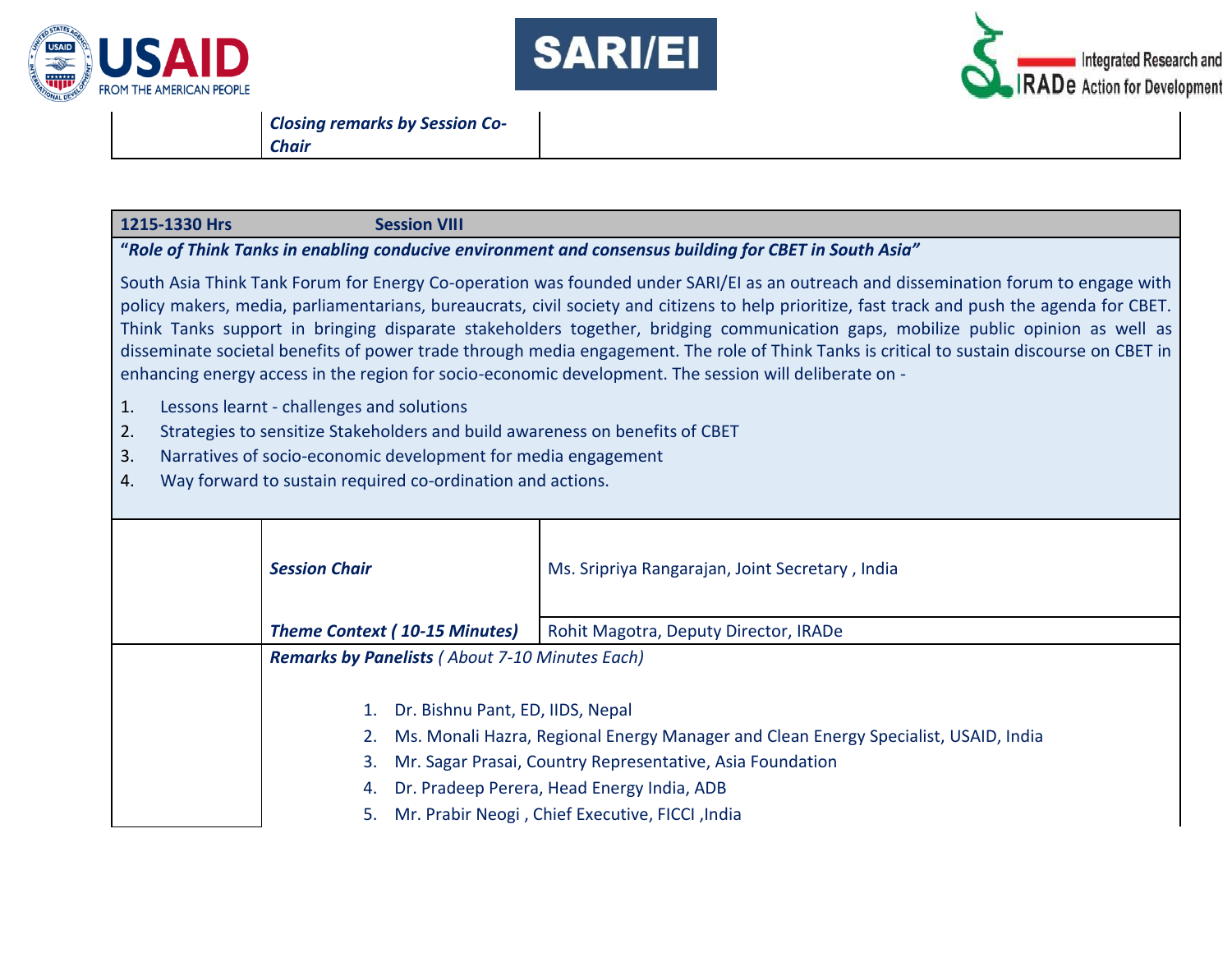





| <b>Open Discussion</b> |                                                       |                                             |
|------------------------|-------------------------------------------------------|---------------------------------------------|
|                        | <b>Closing remarks by Session Co-</b><br><b>Chair</b> | Dr. Jyoti Parikh, Executive Director, IRADe |
| 1330 Hrs-1430 Hrs      | <b>Lunch Break</b>                                    |                                             |
| $1430 - 1545$ Hrs      | <b>Session IX</b>                                     |                                             |
|                        |                                                       |                                             |

**Enhancing Regional energy cooperation & integration : Future Strategies & Way forward "**

The eight South Asian (SA) nations (Afghanistan, Bangladesh, Bhutan, India, Maldives, Nepal, Pakistan and Sri Lanka) collectively account for over one-fifth of the world's population, and the region is one of the fastest growing in the world, with an average annual growth rate of 6% as measured by GDP per capita. Yet despite this impressive macroeconomic growth, due to inadequate availability and sub-optimal usage of energy resources - both domestic and imported, these nations suffer from shortages of reliable and quality power supply. Combined with poor access to electricity for consumers, this impedes various development pursuits ranging from economic progress and scientific research, to education, healthcare, quality of life, prosperity and happiness in the region. Fortunately, the region has a host of energy resources including coal, gas, hydro, solar, wind, etc. and is endowed with significant hydropower potential (350GW) that has largely remained untapped. Sustainable exploitation of resources and development of associated cross-border electricity transmission infrastructure will lead to optimal investment in generation and transmission, capacity utilization, and significant reduction in the carbon footprint of the region.

At present, limited bilateral cross-border energy trade (CBET) is underway between Bangladesh-India (660 MW), Bhutan-India (1416 MW), and Nepal-India (150 MW), though the total potential for CBET is immense. Creating Technical Institution for coordination of regulations, transmission planning and integration and transparent settlement of Dispute Resolution mechanism are also other important ingredients to be implemented. This session will therefore focus on :

1. Key learnings from past and current CBET projects;

2. Opportunities to promote investments in the development of various energy resources, in particular hydropower; renewable energy sources, and associated cross-border transmission infrastructure;

3. Importance of institutions for coordination such as South Asia Forum of Regulators/ South Asia Forum of Transmission Utilities

4. Future strategies and way forward to promote Energy Security and trade of electricity in the South Asia Region.